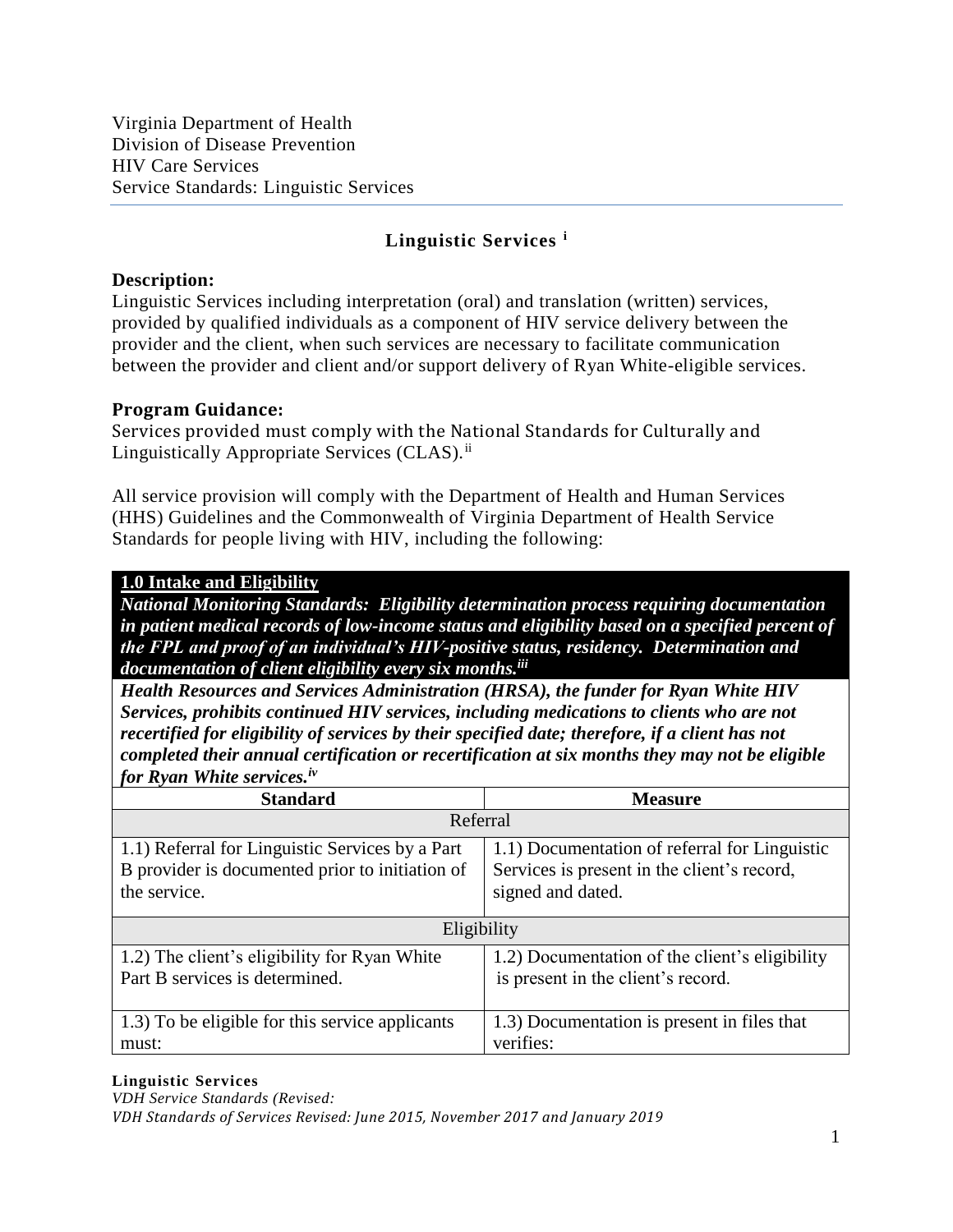|                      | a) Be diagnosed with HIV                             |               | a) Client is diagnosed with HIV              |
|----------------------|------------------------------------------------------|---------------|----------------------------------------------|
|                      | b) Live in Virginia                                  |               | b) Client lives in Virginia                  |
| c)                   | Have an individual or family income at               | $\mathbf{c})$ | Client meets income guidelines               |
|                      | or below 500% of the Federal Poverty                 |               | d) Client Medicaid status (gap of            |
|                      | Level (FPL)                                          |               | services)                                    |
|                      | d) Ryan White Part B is the payer of last            |               | e) Recertification for continued             |
|                      | resort and other funding sources must                |               | eligibility for Part B services every six    |
|                      | be vigorously pursued. Providers are                 |               | months                                       |
|                      | responsible to ensure that clients are               | f)            | Client agrees to participate in              |
|                      | screened and deemed ineligible for                   |               | insurance option that best meets their       |
|                      | other payer sources covered by Federal               |               | medical needs and for which the client       |
|                      | or State programs such as Medicare,                  |               | is eligible.                                 |
|                      | Medicaid, all other forms of insurance               |               |                                              |
|                      | or third party payers such as private and            |               |                                              |
|                      | commercial insurance plans, and other                |               |                                              |
|                      | payers.                                              |               |                                              |
| e)                   | Provide recertification every six                    |               |                                              |
|                      | months with proof of income, changes                 |               |                                              |
|                      | in insurance coverage, or any changes                |               |                                              |
|                      | in residency                                         |               |                                              |
| f)                   | <b>Client eligibility ensures Part B</b>             |               |                                              |
|                      | services are used as the payer of last               |               |                                              |
|                      | resort. Client must agree to participate             |               |                                              |
|                      | in the insurance option client is eligible           |               |                                              |
|                      | and that best meets the client's medical             |               |                                              |
|                      | needs regardless of preference.                      |               |                                              |
|                      |                                                      |               |                                              |
|                      | <i>Note:</i> The Part B Program is the payer of last |               |                                              |
|                      | resort. This is interpreted as "funds"               |               |                                              |
|                      | receivedwill not be utilized to make                 |               |                                              |
|                      | payments for any item or service to the extent       |               |                                              |
|                      | that payment has been made, or can reasonably        |               |                                              |
|                      | be expected to be made" by another payment           |               |                                              |
| source. <sup>v</sup> |                                                      |               |                                              |
|                      |                                                      |               |                                              |
|                      | Apply through the VDH Central Office or              |               |                                              |
|                      | through agency's eligibility services.               |               |                                              |
|                      |                                                      |               |                                              |
|                      | Intake                                               |               |                                              |
|                      | 1.4) Eligibility screening and intake to be          |               | 1.4) Documentation of intake and eligibility |
|                      | completed within 15 days of initial contact          |               | screening in client record signed and dated. |
| with client.         |                                                      |               |                                              |
|                      |                                                      |               |                                              |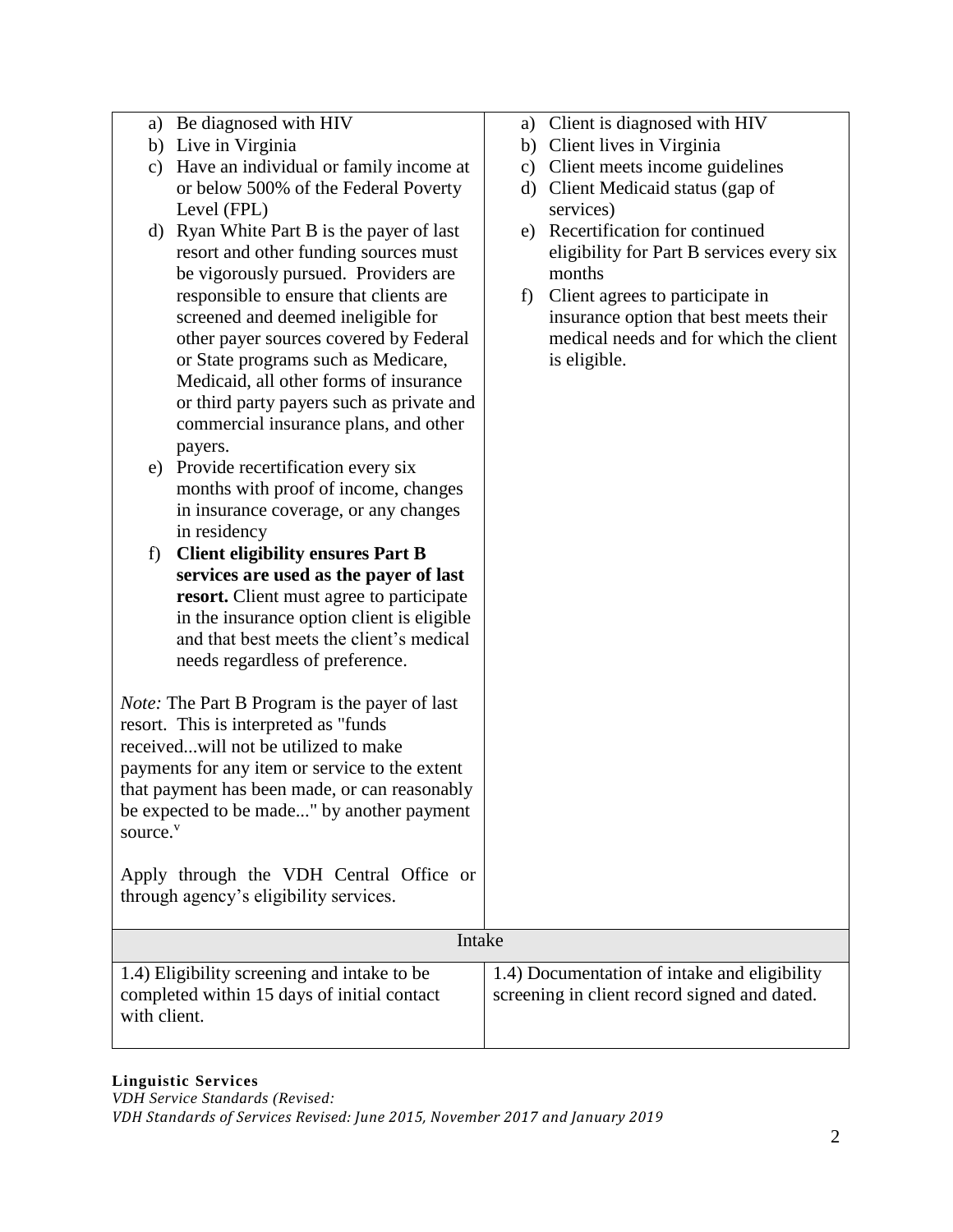| 1.5) Documentation of recertification of the<br>client's eligibility every six months is present<br>in the client's record.                                                                                                                                                                                                                                                                                                                                                |  |  |
|----------------------------------------------------------------------------------------------------------------------------------------------------------------------------------------------------------------------------------------------------------------------------------------------------------------------------------------------------------------------------------------------------------------------------------------------------------------------------|--|--|
| 2.0 Key Services Components and Activities<br><b>National Monitoring Standards: Support for Linguistic Services including interpretation</b><br>(oral) and translation (written) services, provided by qualified individuals as a component of<br>HIV service delivery between the provider and the client, when such services are necessary to<br>facilitate communication between the provider and client and/or support delivery of Ryan<br>White-eligible services. vi |  |  |
| <b>Measure</b>                                                                                                                                                                                                                                                                                                                                                                                                                                                             |  |  |
| Documentation                                                                                                                                                                                                                                                                                                                                                                                                                                                              |  |  |
| 2.1) Documentation of linguistic services<br>provided signed and dated.                                                                                                                                                                                                                                                                                                                                                                                                    |  |  |
| Assessment/Service Plan/Provision of Services                                                                                                                                                                                                                                                                                                                                                                                                                              |  |  |
| 2.2) Documentation of Linguistic Services in<br>client's record signed and dated.                                                                                                                                                                                                                                                                                                                                                                                          |  |  |
|                                                                                                                                                                                                                                                                                                                                                                                                                                                                            |  |  |
| <b>Transition and Discharge</b><br>2.3) Client discharged when Linguistic                                                                                                                                                                                                                                                                                                                                                                                                  |  |  |
| 2.3) Documentation of discharge plan and<br>summary in client's record with clear<br>rationale for discharge within 30 days of<br>discharge, including certified letter, if<br>applicable.                                                                                                                                                                                                                                                                                 |  |  |
|                                                                                                                                                                                                                                                                                                                                                                                                                                                                            |  |  |

*VDH Service Standards (Revised: VDH Standards of Services Revised: June 2015, November 2017 and January 2019*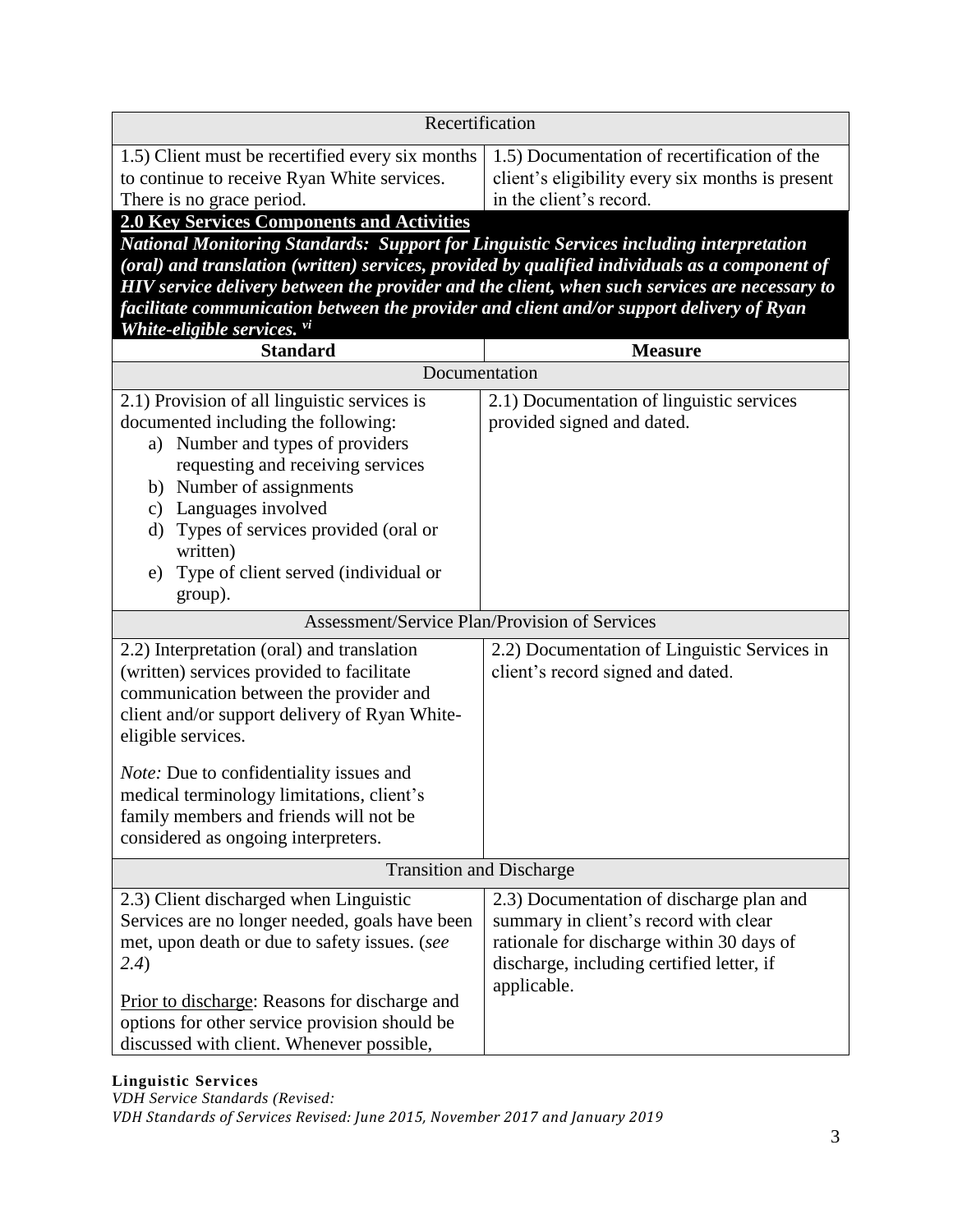| discussion should occur face-to-face. If not<br>possible, provider should attempt to talk with<br>client via phone. If verbal contact is not<br>possible, a certified letter must be sent to<br>client's last known address. If client is not<br>present to sign for the letter, it must be<br>returned to the provider.                                                                                                                                                                                                                            |  |
|-----------------------------------------------------------------------------------------------------------------------------------------------------------------------------------------------------------------------------------------------------------------------------------------------------------------------------------------------------------------------------------------------------------------------------------------------------------------------------------------------------------------------------------------------------|--|
| Documentation: Client's record must include:                                                                                                                                                                                                                                                                                                                                                                                                                                                                                                        |  |
| Date services began<br>a)<br>b) Special client needs<br>Services needed/actions taken, if<br>c)<br>applicable<br>Date of discharge<br>d)<br>Reason(s) for discharge<br>e)<br>Referrals made at time of discharge, if<br>f)<br>applicable.                                                                                                                                                                                                                                                                                                           |  |
| Transfer: If client transfers to another location,<br>agency or service provider, transferring agency<br>will provide discharge summary and other<br>requested records within 5 business days of<br>request. If client moves to another area,<br>transferring agency will make referral for<br>needed services in the new location.                                                                                                                                                                                                                 |  |
| Unable to Locate: If client cannot be located,<br>agency will make and document a minimum of<br>three follow-up attempts on three separate<br>dates (by phone or in person) over a three-<br>month period after first attempt. A certified<br>letter must be mailed to the client's last known<br>mailing address within five business days after<br>the last attempt to notify the client. The letter<br>will state that the case will be closed within 30<br>days from the date on the letter if an<br>appointment with the provider is not made. |  |
| Withdrawal from Service: If client reports that<br>services are no longer needed or decides to no<br>longer participate in the Service Plan, client<br>may withdraw from services. Because clients<br>may withdraw for a variety of reasons it may<br>be helpful to conduct an exit interview to                                                                                                                                                                                                                                                    |  |

*VDH Service Standards (Revised: VDH Standards of Services Revised: June 2015, November 2017 and January 2019*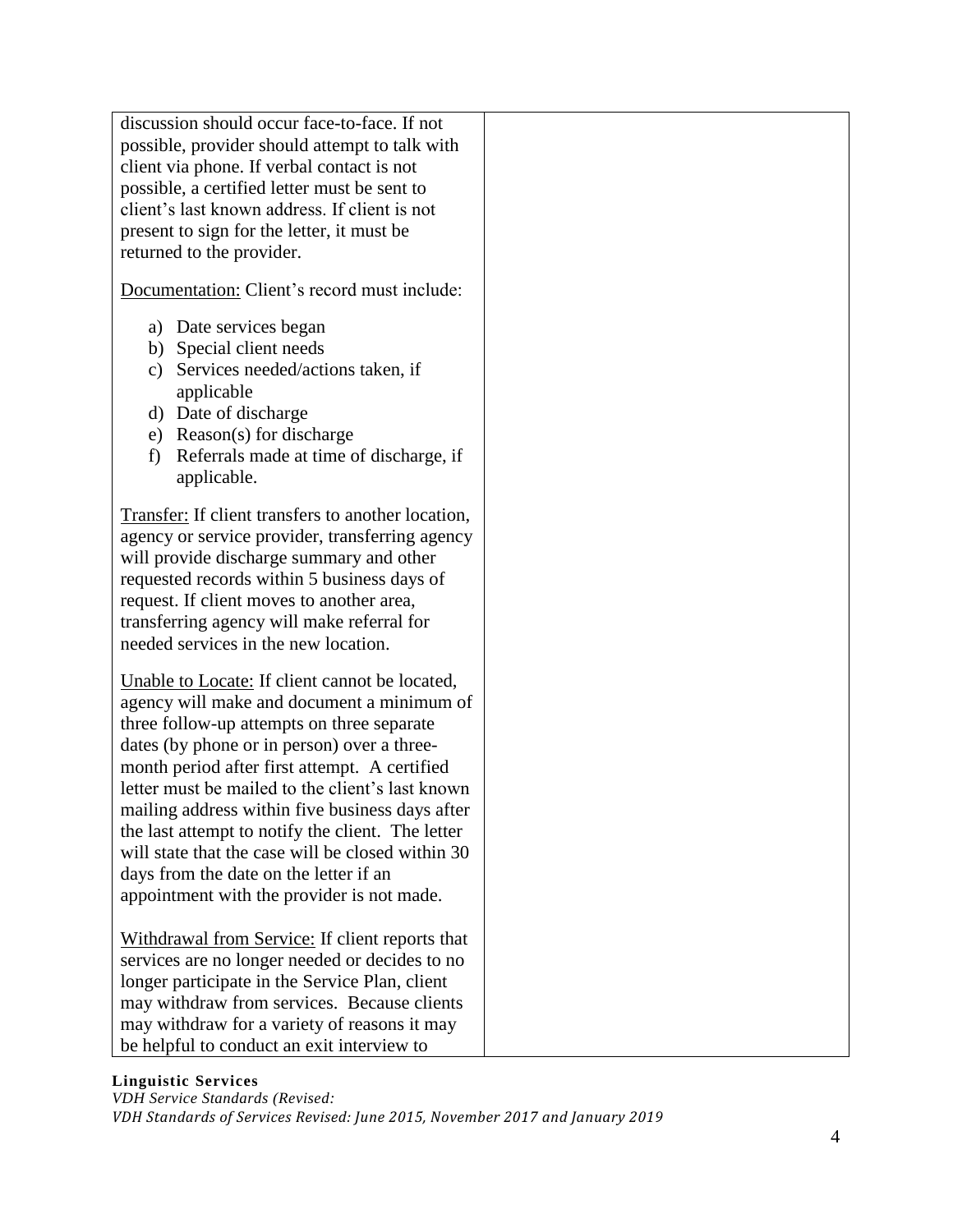| ensure reasons for withdrawal are understood,<br>or identify factors interfering with the client's<br>ability to fully participate if services are still<br>needed. If other issues are identified that<br>cannot be managed by the agency clients<br>should be referred to appropriate agencies.                                                                                                                                                                                                                                                                                                                                                                                                                                                                     |                                                                                            |
|-----------------------------------------------------------------------------------------------------------------------------------------------------------------------------------------------------------------------------------------------------------------------------------------------------------------------------------------------------------------------------------------------------------------------------------------------------------------------------------------------------------------------------------------------------------------------------------------------------------------------------------------------------------------------------------------------------------------------------------------------------------------------|--------------------------------------------------------------------------------------------|
| Administrative Discharge: Clients who engage<br>in behavior that abuses the safety or violates<br>the confidentiality of others may be<br>discharged. Prior to discharging a client for<br>this reason, the case must be reviewed by<br>leadership according to that agency's policies.<br>Clients who are discharged for administrative<br>reasons must be provided written notification<br>of and reason for the discharge, and must be<br>notified of possible alternative resources. A<br>certified letter that notes the reason for<br>discharge and includes alternative resources<br>must be mailed to the client's last known<br>mailing address within five business days after<br>the date of discharge, and a copy must be filed<br>in the client's chart. |                                                                                            |
| <b>Case Closure</b>                                                                                                                                                                                                                                                                                                                                                                                                                                                                                                                                                                                                                                                                                                                                                   |                                                                                            |
| 2.4) Case will be closed if client:                                                                                                                                                                                                                                                                                                                                                                                                                                                                                                                                                                                                                                                                                                                                   | 2.4) Documentation of case closure in client's<br>record with clear rationale for closure. |
| a) Has met the service goals;                                                                                                                                                                                                                                                                                                                                                                                                                                                                                                                                                                                                                                                                                                                                         |                                                                                            |
| Decides to transfer to another<br>b)                                                                                                                                                                                                                                                                                                                                                                                                                                                                                                                                                                                                                                                                                                                                  |                                                                                            |
| agency;                                                                                                                                                                                                                                                                                                                                                                                                                                                                                                                                                                                                                                                                                                                                                               |                                                                                            |
|                                                                                                                                                                                                                                                                                                                                                                                                                                                                                                                                                                                                                                                                                                                                                                       |                                                                                            |
| Needs are more appropriately<br>c)                                                                                                                                                                                                                                                                                                                                                                                                                                                                                                                                                                                                                                                                                                                                    |                                                                                            |
| addressed in other programs;                                                                                                                                                                                                                                                                                                                                                                                                                                                                                                                                                                                                                                                                                                                                          |                                                                                            |
| $\mathbf{d}$<br>Moves out of state;                                                                                                                                                                                                                                                                                                                                                                                                                                                                                                                                                                                                                                                                                                                                   |                                                                                            |
| Fails to provide updated<br>e)                                                                                                                                                                                                                                                                                                                                                                                                                                                                                                                                                                                                                                                                                                                                        |                                                                                            |
| documentation of eligibility status                                                                                                                                                                                                                                                                                                                                                                                                                                                                                                                                                                                                                                                                                                                                   |                                                                                            |
| thus, no longer eligible for services;                                                                                                                                                                                                                                                                                                                                                                                                                                                                                                                                                                                                                                                                                                                                |                                                                                            |
| Fails to maintain contact with the<br>f)                                                                                                                                                                                                                                                                                                                                                                                                                                                                                                                                                                                                                                                                                                                              |                                                                                            |
| linguistics assistance staff for a                                                                                                                                                                                                                                                                                                                                                                                                                                                                                                                                                                                                                                                                                                                                    |                                                                                            |
| period of three months despite three                                                                                                                                                                                                                                                                                                                                                                                                                                                                                                                                                                                                                                                                                                                                  |                                                                                            |
| (3) documented attempts to contact                                                                                                                                                                                                                                                                                                                                                                                                                                                                                                                                                                                                                                                                                                                                    |                                                                                            |
| client;                                                                                                                                                                                                                                                                                                                                                                                                                                                                                                                                                                                                                                                                                                                                                               |                                                                                            |
| Can no longer be located;<br>g)                                                                                                                                                                                                                                                                                                                                                                                                                                                                                                                                                                                                                                                                                                                                       |                                                                                            |
| Withdraws from or refuses funded<br>h)                                                                                                                                                                                                                                                                                                                                                                                                                                                                                                                                                                                                                                                                                                                                |                                                                                            |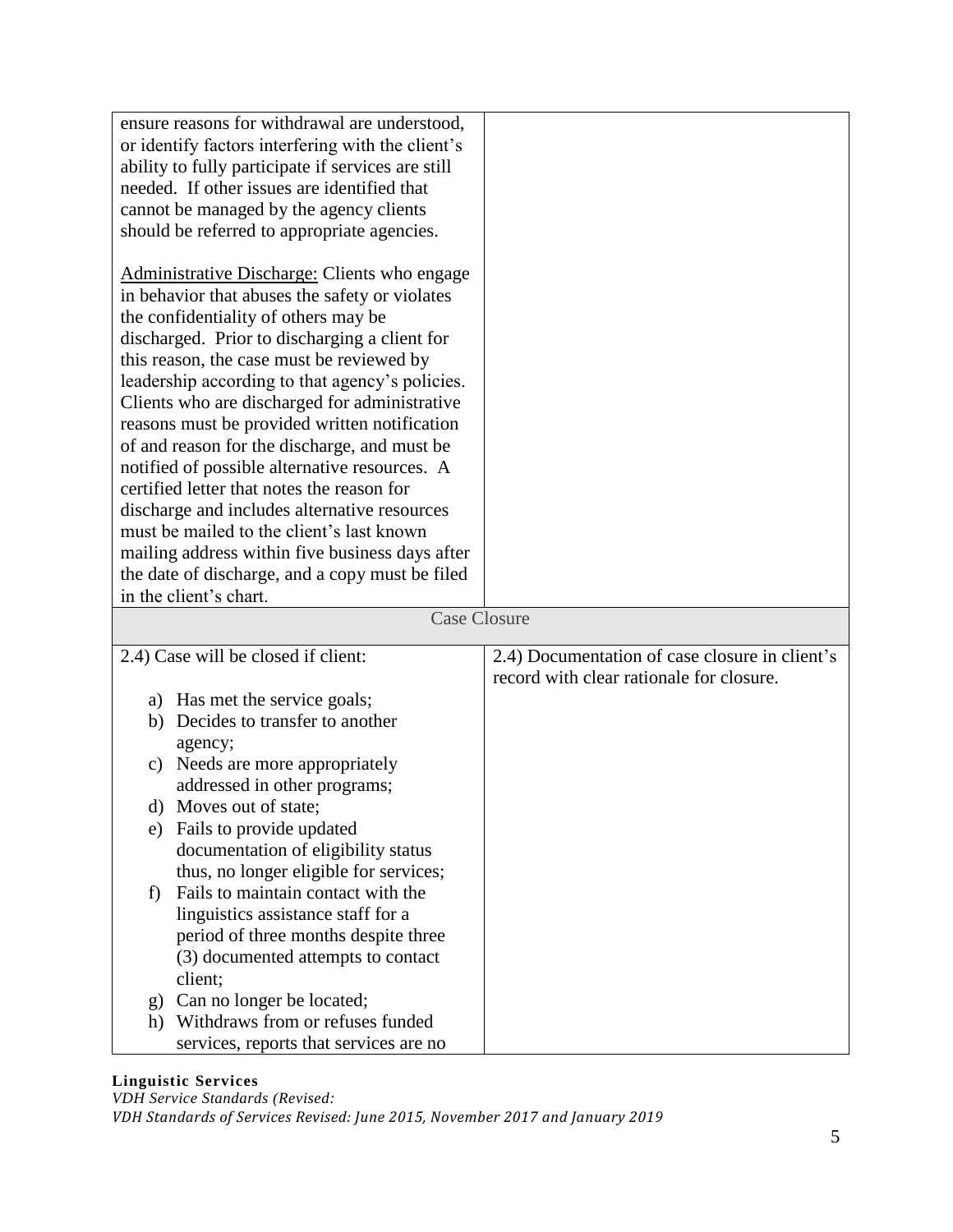|              | longer needed, or no longer<br>participates in the individual service                                                                                                                                                                                                                                                                                                                                                                                                                                                                         |                                                                                                              |
|--------------|-----------------------------------------------------------------------------------------------------------------------------------------------------------------------------------------------------------------------------------------------------------------------------------------------------------------------------------------------------------------------------------------------------------------------------------------------------------------------------------------------------------------------------------------------|--------------------------------------------------------------------------------------------------------------|
|              | plan;                                                                                                                                                                                                                                                                                                                                                                                                                                                                                                                                         |                                                                                                              |
| $\mathbf{i}$ | Exhibits pattern of abuse as defined                                                                                                                                                                                                                                                                                                                                                                                                                                                                                                          |                                                                                                              |
|              | by agency's policy;                                                                                                                                                                                                                                                                                                                                                                                                                                                                                                                           |                                                                                                              |
| $\mathbf{j}$ | Becomes housed in an                                                                                                                                                                                                                                                                                                                                                                                                                                                                                                                          |                                                                                                              |
|              | "institutional" program anticipated                                                                                                                                                                                                                                                                                                                                                                                                                                                                                                           |                                                                                                              |
|              | to last for a minimum of 30 days,                                                                                                                                                                                                                                                                                                                                                                                                                                                                                                             |                                                                                                              |
|              | such as a nursing home, prison or                                                                                                                                                                                                                                                                                                                                                                                                                                                                                                             |                                                                                                              |
|              | inpatient program; or                                                                                                                                                                                                                                                                                                                                                                                                                                                                                                                         |                                                                                                              |
| $\bf k$      | Is deceased.                                                                                                                                                                                                                                                                                                                                                                                                                                                                                                                                  |                                                                                                              |
|              |                                                                                                                                                                                                                                                                                                                                                                                                                                                                                                                                               |                                                                                                              |
|              | <b>3.0 Client Rights and Responsibilities</b>                                                                                                                                                                                                                                                                                                                                                                                                                                                                                                 |                                                                                                              |
|              |                                                                                                                                                                                                                                                                                                                                                                                                                                                                                                                                               | National Monitoring Standards: Provision of Part B funded HIV primary medical care and                       |
|              |                                                                                                                                                                                                                                                                                                                                                                                                                                                                                                                                               | support services, to the maximum extent, without regard to either: the ability of the individual             |
|              |                                                                                                                                                                                                                                                                                                                                                                                                                                                                                                                                               | to pay for such services, or the current or past health conditions of the individuals served. <sup>vii</sup> |
|              | <b>Standard</b>                                                                                                                                                                                                                                                                                                                                                                                                                                                                                                                               | <b>Measure</b>                                                                                               |
|              | 3.1) Services are available and accessible to                                                                                                                                                                                                                                                                                                                                                                                                                                                                                                 | $\overline{3.1}$ ) Written eligibility requirements and non-                                                 |
|              | any individual who meets program eligibility                                                                                                                                                                                                                                                                                                                                                                                                                                                                                                  | discrimination policy on file.                                                                               |
|              | requirements.                                                                                                                                                                                                                                                                                                                                                                                                                                                                                                                                 |                                                                                                              |
|              | All providers shall be in compliance with all<br>applicable federal, state, and local anti-<br>discrimination laws and regulations, including<br>but not limited to the American's with<br>Disabilities Act. All providers shall adopt a<br>non-discrimination policy prohibiting the<br>refusal of rendering services on the basis of the<br>fact or perception of race, color, creed,<br>religion, national origin, ancestry, age, sex,<br>sexual orientation, gender identity, domestic<br>partner status, marital status, height, weight, |                                                                                                              |
|              | disability, or HIV/AIDS diagnosis.                                                                                                                                                                                                                                                                                                                                                                                                                                                                                                            |                                                                                                              |
|              | Each provider shall make available to clients a                                                                                                                                                                                                                                                                                                                                                                                                                                                                                               |                                                                                                              |
|              | process for requesting interpretation services,                                                                                                                                                                                                                                                                                                                                                                                                                                                                                               |                                                                                                              |
|              | including American Sign Language.                                                                                                                                                                                                                                                                                                                                                                                                                                                                                                             |                                                                                                              |
|              | 3.2) Clients Rights and Responsibilities policy                                                                                                                                                                                                                                                                                                                                                                                                                                                                                               | 3.2) Written policy on file.                                                                                 |
|              | exists which requires each client to sign & date                                                                                                                                                                                                                                                                                                                                                                                                                                                                                              |                                                                                                              |
|              | a form indicating they has been offered: a)                                                                                                                                                                                                                                                                                                                                                                                                                                                                                                   |                                                                                                              |
|              | explanation of the policy, and b) copy of                                                                                                                                                                                                                                                                                                                                                                                                                                                                                                     |                                                                                                              |
|              | 'Client's Rights and Responsibilities and to                                                                                                                                                                                                                                                                                                                                                                                                                                                                                                  |                                                                                                              |
|              | communicate client's understanding of the                                                                                                                                                                                                                                                                                                                                                                                                                                                                                                     |                                                                                                              |
| policy.      |                                                                                                                                                                                                                                                                                                                                                                                                                                                                                                                                               |                                                                                                              |

*VDH Service Standards (Revised:* 

*VDH Standards of Services Revised: June 2015, November 2017 and January 2019*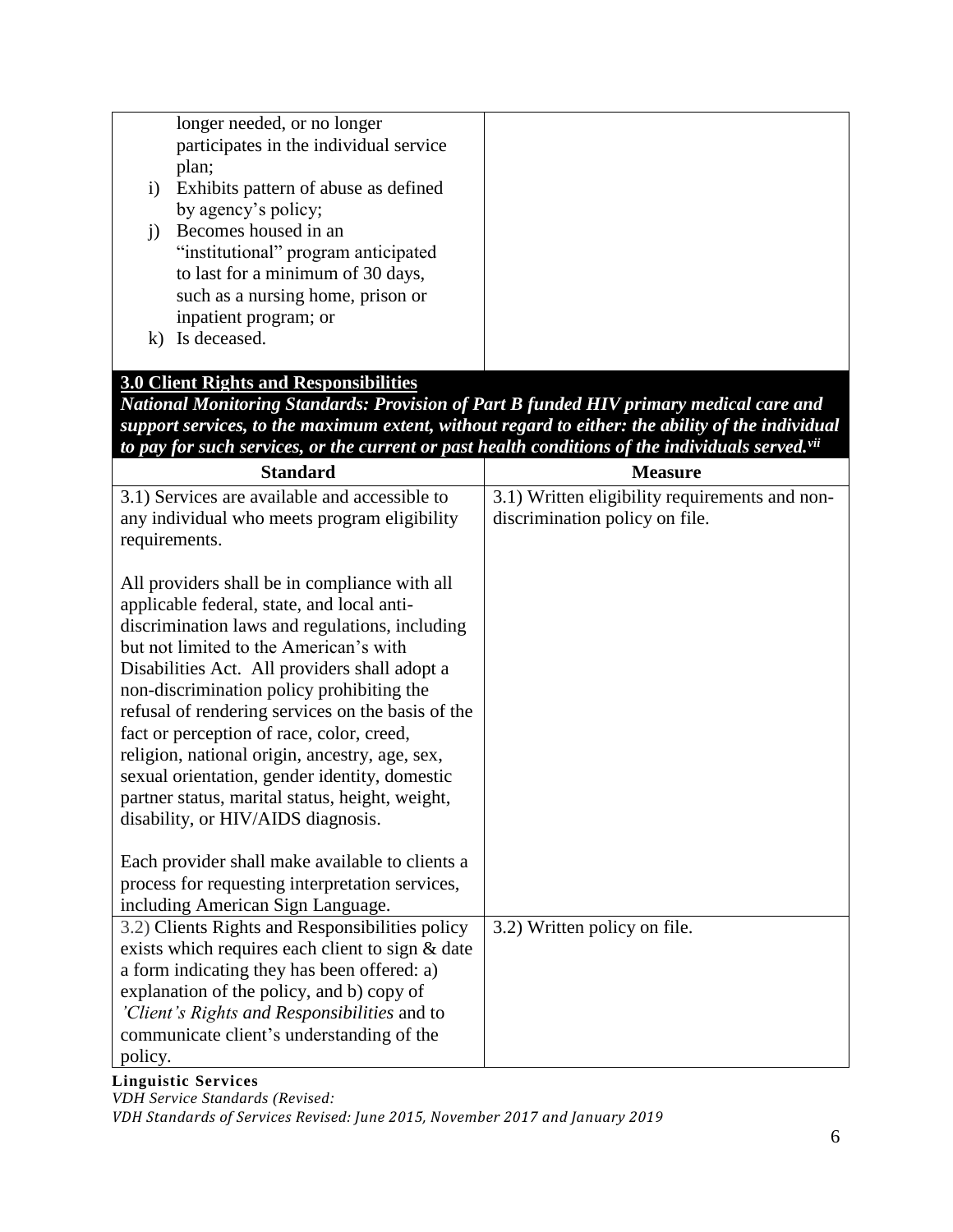|         | 3.3) Explanation of Client's Rights and             | 3.3) Current Client's Rights and          |
|---------|-----------------------------------------------------|-------------------------------------------|
|         | <i>Responsibilities</i> is provided to each client. | Responsibilities form signed and dated by |
|         |                                                     | client and located in client's record.    |
|         | Client rights include:                              |                                           |
| $\circ$ | Be treated with respect, dignity,                   |                                           |
|         | consideration, and compassion;                      |                                           |
| O       | Receive services free of discrimination;            |                                           |
| $\circ$ | Be informed about services and options              |                                           |
|         | available.                                          |                                           |
| O       | Participate in creating a plan of                   |                                           |
|         | services;                                           |                                           |
| $\circ$ | Reach an agreement about the                        |                                           |
|         | frequency of contact the client will                |                                           |
|         | have either in person or over the phone.            |                                           |
| $\circ$ | File a grievance about services received            |                                           |
|         | or denied;                                          |                                           |
| O       | Not be subjected to physical, sexual,               |                                           |
|         | verbal and/or emotional abuse or                    |                                           |
|         | threats;                                            |                                           |
| O       | Voluntary withdraw from the program;                |                                           |
| $\circ$ | Have all records be treated                         |                                           |
|         | confidentially;                                     |                                           |
|         | Have information released only when:                |                                           |
| $\circ$ | A written release of information is                 |                                           |
|         | signed;                                             |                                           |
| O       | A medical emergency exists;                         |                                           |
| O       | There is an immediate danger to the                 |                                           |
|         | client or others;                                   |                                           |
| $\circ$ | There is possible child or elder abuse;             |                                           |
|         | <b>or</b>                                           |                                           |
| $\circ$ | Ordered by a court of law.                          |                                           |
|         |                                                     |                                           |
|         | Client responsibilities include:                    |                                           |
| O       | Treat other clients and staff with                  |                                           |
|         | respect and courtesy;                               |                                           |
| O       | Protect the confidentiality of other                |                                           |
|         | clients;                                            |                                           |
| O       | Participate in creating a plan of service;          |                                           |
| $\circ$ | Let the agency know any concerns or                 |                                           |
|         | changes in needs;                                   |                                           |
| O       | Make and keep appointments, or when                 |                                           |
|         | possible, phone to cancel or change an              |                                           |
|         | appointment time;                                   |                                           |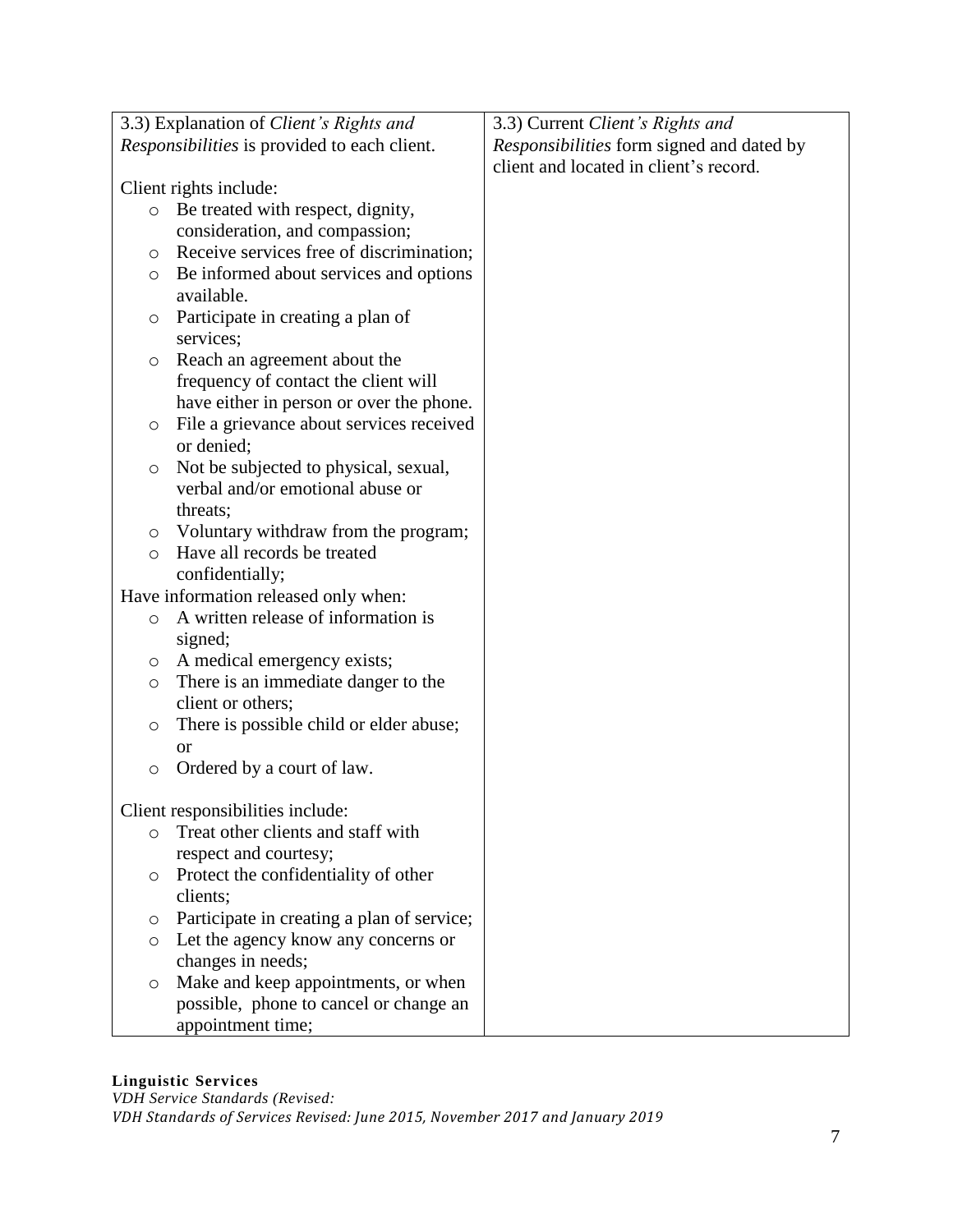| Stay in contact with the agency by<br>$\circ$<br>informing the agency of change in<br>address and phone number, respond to<br>phone calls and mail and<br>Avoid to subject the agency's staff to<br>$\circ$<br>physical, sexual, verbal and/or<br>emotional abuse or threats.      |                                                                                                                       |  |
|------------------------------------------------------------------------------------------------------------------------------------------------------------------------------------------------------------------------------------------------------------------------------------|-----------------------------------------------------------------------------------------------------------------------|--|
| <b>4.0 Grievance Process</b>                                                                                                                                                                                                                                                       |                                                                                                                       |  |
| <b>Standard</b>                                                                                                                                                                                                                                                                    | <b>Measure</b>                                                                                                        |  |
| 4.1) Grievance policy exists which requires<br>each client to sign $&$ date indicating they has<br>been offered: a) explanation of the policy, and<br>b) copy of Grievance Procedure and c)<br>communication of client's understanding of the<br>policy.                           | 4.1) Written grievance procedure on file,<br>available in languages and formats<br>appropriate to populations served. |  |
| Policy shall describe the process for resolving<br>client grievances, including identification of<br>whom to contact and applicable timelines.<br>Policy shall be available in languages and<br>formats (e.g. for persons with disabilities)<br>appropriate to populations served. |                                                                                                                       |  |
| 4.2) Explanation of Grievance Procedure is<br>provided to each client.<br>Clients may file a grievance if their request for<br>services is denied or if they have any complaint                                                                                                    | 4.2) Current Grievance Procedure form<br>signed and dated by client and located in<br>client's record.                |  |
| or concern about the services received.                                                                                                                                                                                                                                            |                                                                                                                       |  |
| 4.3) Grievance process shall be fair and<br>expeditious for resolution of client grievances.                                                                                                                                                                                       | 4.3) Documentation of client grievances,<br>status and resolution.                                                    |  |
| <b>5.0 Personnel Qualifications (including licensure)</b><br>National Monitoring Standards: Linguistic Services are provided by appropriately trained<br>and qualified individuals holding appropriate State or local certification. <sup>viii</sup>                               |                                                                                                                       |  |
| <b>Standard</b>                                                                                                                                                                                                                                                                    | <b>Measure</b>                                                                                                        |  |
| 5.1) Oral and written translators are<br>encouraged to be certified by the Certification<br><b>Commission for Healthcare Interpreters</b><br>(CCHI) ix or the National Board of<br><b>Certification for Medical Interpreters</b>                                                   | 5.1) Qualifications documented in personnel<br>record.                                                                |  |

*VDH Service Standards (Revised:* 

*VDH Standards of Services Revised: June 2015, November 2017 and January 2019*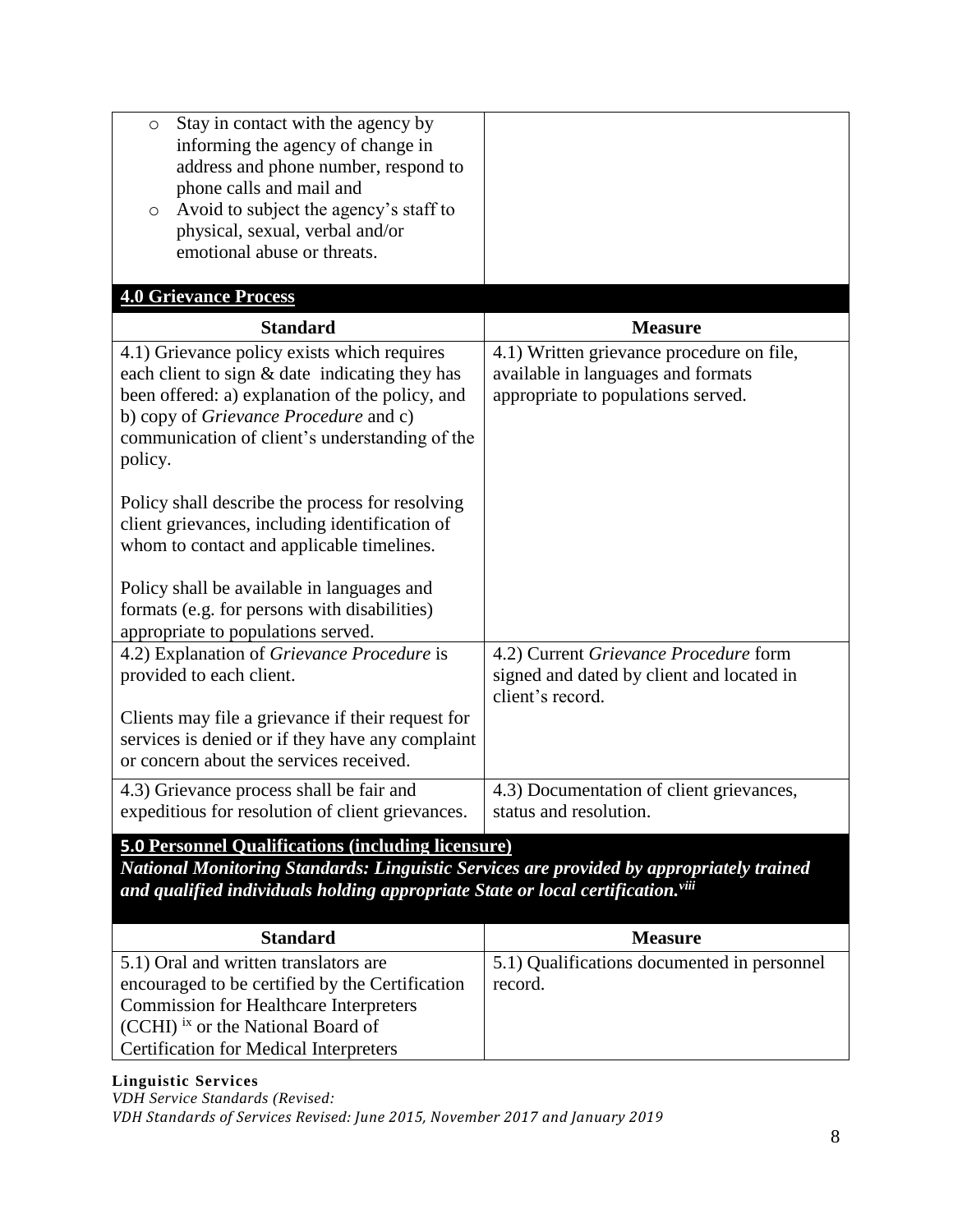| (NBCMI). <sup>x</sup> Staff and volunteers who provide<br>interpreting services for the deaf or hard of<br>hearing are encouraged to have Virginia<br>Quality Assurance Screened Level III<br>credentials <sup>xi</sup>                                                          |                                                                                                                                                                                                                                                                                                 |  |
|----------------------------------------------------------------------------------------------------------------------------------------------------------------------------------------------------------------------------------------------------------------------------------|-------------------------------------------------------------------------------------------------------------------------------------------------------------------------------------------------------------------------------------------------------------------------------------------------|--|
| <b>6.0 Cultural and Linguistic Competency</b>                                                                                                                                                                                                                                    |                                                                                                                                                                                                                                                                                                 |  |
| <b>Standard</b>                                                                                                                                                                                                                                                                  | <b>Measure</b>                                                                                                                                                                                                                                                                                  |  |
| 6.1) Health services are culturally and<br>linguistically competent, client-guided and<br>community based. At a minimum, provider's<br>documentation should include:                                                                                                             | 6.1) Documentation of cultural and linguistic<br>competence as reported in annual Cultural<br>and Linguistic Competency Report.                                                                                                                                                                 |  |
| Experience with providing services to<br>a)<br>the diverse ethnic, linguistic, sexual or<br>cultural populations targeted;<br>b) Capacity of staff, including volunteers<br>and Board, to design, provide and<br>evaluate culturally and linguistically<br>appropriate services; |                                                                                                                                                                                                                                                                                                 |  |
| C) List of cultural competency trainings<br>completed by staff.                                                                                                                                                                                                                  |                                                                                                                                                                                                                                                                                                 |  |
| 6.2) Easy-to-understand print and multimedia<br>materials and signage in the languages<br>commonly used by the populations in the<br>service area shall be available. <sup>xii</sup>                                                                                             | 6.2) Culturally and linguistically appropriate<br>materials and signage accessible.                                                                                                                                                                                                             |  |
| 7.0 Privacy and Confidentiality (including securing records)                                                                                                                                                                                                                     |                                                                                                                                                                                                                                                                                                 |  |
| <b>Standard</b>                                                                                                                                                                                                                                                                  | <b>Measure</b>                                                                                                                                                                                                                                                                                  |  |
| 7.1) Client confidentiality policy exists which<br>include: 1) Release of information<br>requirements, and b) Health Insurance<br>Portability and Accountability Act.                                                                                                            | 7.1) Written Client confidentiality policy on<br>file at provider agency.                                                                                                                                                                                                                       |  |
| 7.2) Client's consent for release of information<br>is determined.                                                                                                                                                                                                               | 7.2) Current Release of Information Form<br>signed and dated by client and provider<br>representative and located in client's record.<br>Each release form indicates who may receive<br>the client's information and has an expiration<br>of not more than 12 months from date of<br>signature. |  |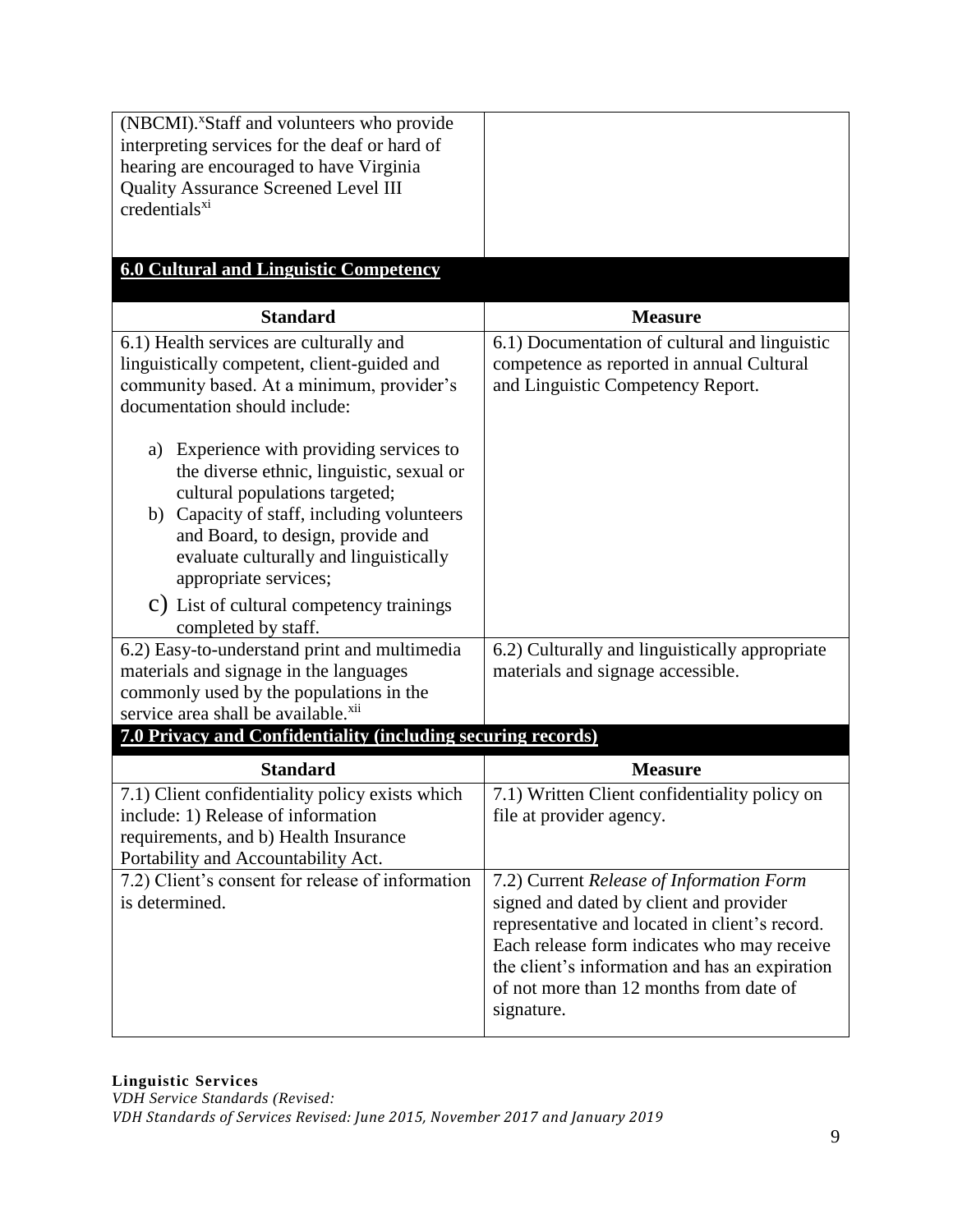| 7.3) Each client file is stored in a secure<br>location. Electronic client records are protected<br>from unauthorized use. | 7.3) Files stored in locked file or cabinet with<br>access limited to appropriate personnel.<br>Electronic files are secure with password<br>protected and access is limited to appropriate<br>personnel. |  |
|----------------------------------------------------------------------------------------------------------------------------|-----------------------------------------------------------------------------------------------------------------------------------------------------------------------------------------------------------|--|
| 7.4) Annual submission of Verification of                                                                                  | 7.4) Documentation of signed Verification of                                                                                                                                                              |  |
| Receipt of Assurance of Key Requirements                                                                                   | Receipt of Assurance of Key Requirement                                                                                                                                                                   |  |
| document by all staff that handle client                                                                                   | forms.                                                                                                                                                                                                    |  |
| identifying information.                                                                                                   |                                                                                                                                                                                                           |  |
| <b>8.0 Quality Management</b>                                                                                              |                                                                                                                                                                                                           |  |
| National Monitoring Standards: Implement a Clinical Quality Management Program (CQM)                                       |                                                                                                                                                                                                           |  |
| to include: a) written $\overline{QM}$ plan; b) quality expectations for providers and services; c) method                 |                                                                                                                                                                                                           |  |
| to report and track expected outcomes; d) monitoring of provider compliance with HHS                                       |                                                                                                                                                                                                           |  |

| treatment guidelines and Part B Program's approved Standards of Care.xiii                                |                                                                                                                                                                                                                                                                                                                                                                                                                                                                                       |  |
|----------------------------------------------------------------------------------------------------------|---------------------------------------------------------------------------------------------------------------------------------------------------------------------------------------------------------------------------------------------------------------------------------------------------------------------------------------------------------------------------------------------------------------------------------------------------------------------------------------|--|
| <b>Standard</b>                                                                                          | <b>Measure</b>                                                                                                                                                                                                                                                                                                                                                                                                                                                                        |  |
| 8.1) Measure and report client health outcomes<br>using Linguistic Services measures approved<br>by VDH. | 8.1) Performance measurement data on the<br>following indicators:<br>Percentage of persons living with HIV<br>and receiving Linguistic Services,<br>regardless of age, who will have at least<br>two care markers in a 12 month period<br>that are at least 3 months apart (Care<br>marker defined as evidence of a HIV<br>medical care visit date, a CD4 count and<br>test date, a viral load value and test date,<br>and/or an antiretroviral medication<br>prescription and date). |  |
|                                                                                                          | Percentage of people enrolled in RW Part<br>B-funded Program living with HIV and<br>receiving Linguistic Services, regardless<br>of age, who will have an HIV viral load<br>less than 200 copies/mL at last HIV viral<br>load test during the measurement year.                                                                                                                                                                                                                       |  |

 $\overline{a}$ 

<sup>i</sup> HRSA/HAB Ryan White HIV/AIDS Program Services: Clarifications on Eligible Individuals & Allowable Uses of Funds Policy Clarification Notice (PCN) #16-02 (Revised 10/22/18).